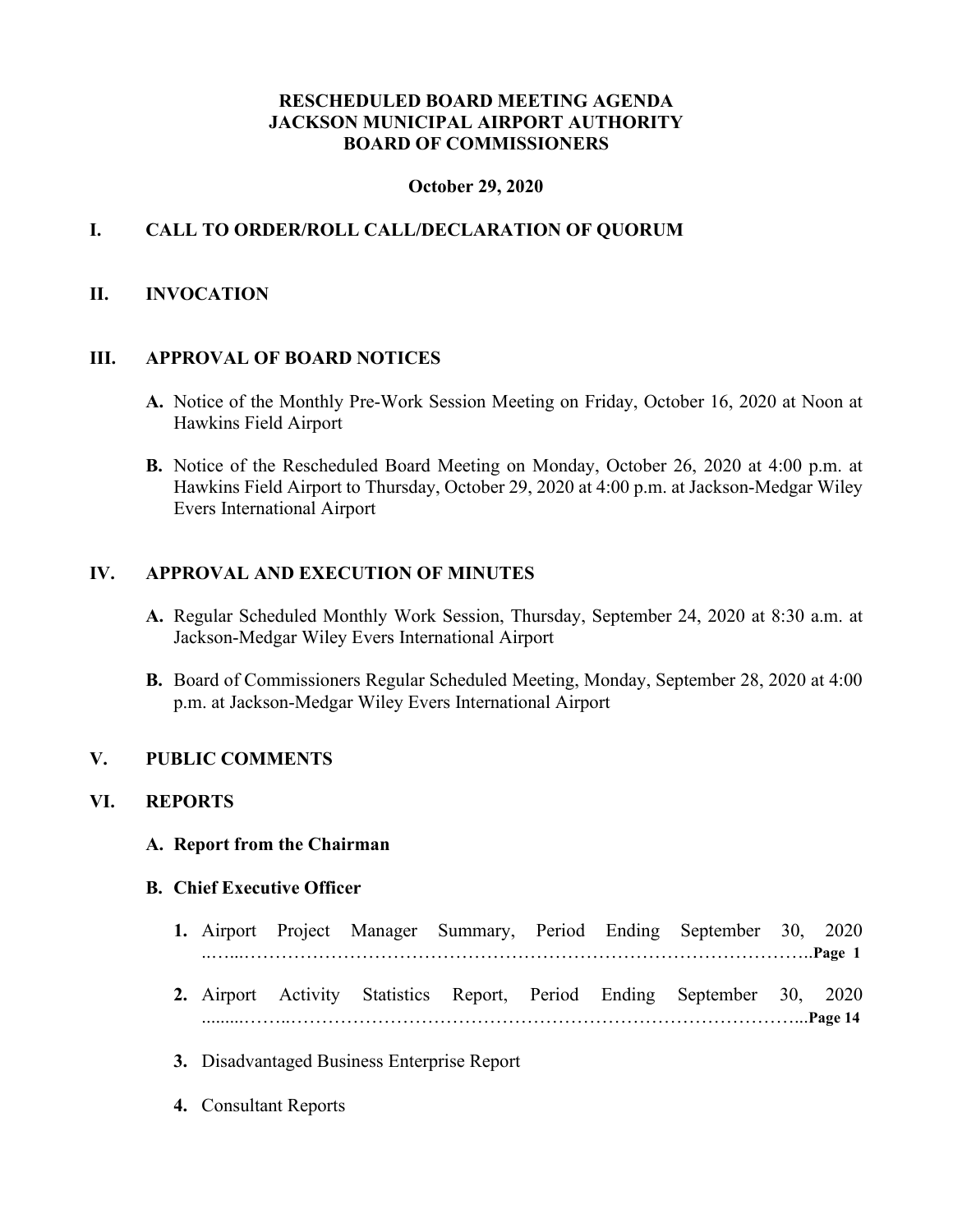## **C. Attorney**

# **VII. ACTION ITEMS**

## **A. Financial Matters**

**1**. Financial Reports for September 2020:

| (a) |  |
|-----|--|
| (b) |  |
| (c) |  |
| (d) |  |

# **B. Construction Projects**

- **1.** Perimeter Service Road Rehabilitation Project, JAN: Authorization to (i) execute the First Amendment to the existing professional services agreement for additional Services; and (ii) increase the engineering contract amount by \$65,000.00 for a total not to exceed the project budget (Neel-Schaffer)..……………………………..**Page 43**
- **2.** Military Drive Pavement Rehabilitation Project, JAN: Authorization to (i) publish a Request for Qualifications (RFQ) for construction design of Military Drive Pavement Rehabilitation Project at Jackson-Medgar Wiley Evers International Airport; and (ii) approve a total project budget….……………..…………..…..**Page 46**

## **C. Procurements.** None

## **D. Service Agreements.** None

## **E. Grants**

 **1.** FY 2020 Homeland Security Grant Program, JMAA: Authorization to (i) accept the Mississippi Office of Homeland Security's Federal Grant No. EMW-2020-SS-00033 for \$90,000.00 issued pursuant to the 2020 Homeland Security Grant Program and; (ii) approve Mr. Paul A. Brown, CEO to execute the Grant Agreement on behalf of JMAA…………………………………………………….……………………. **Page 49**

# **F. Other Matters**

**1.** Proposed Deferment of JMAA's Landing Fees, MAG Payments and Rental Fees, JMAA: Authorization to defer landing fees, minimum annual guarantee payments and rental fees for JMAA's airlines, rental car agencies and concessionaires for the months of November 2020, December 2020 and January 2021 for a period not to exceed six months...…………………………………………………………… **Page 51**